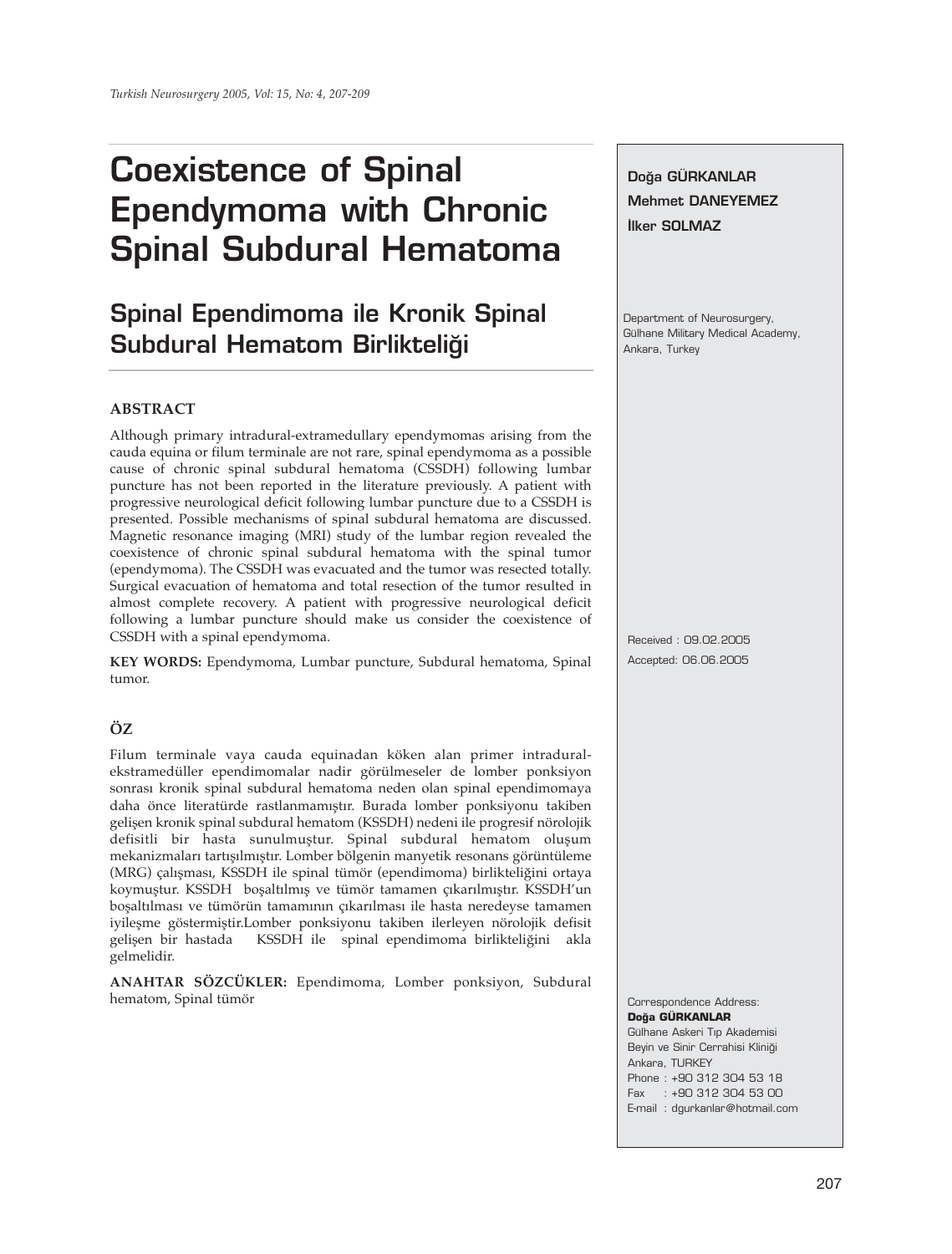#### **INTRODUCTION**

CSSDH is not a common entity and only about 15 cases have been reported in the literature. Anticoagulant therapy, blood dyscrasias, trauma, vascular malformations, lumbar puncture and surgery have been proposed as causative factors. There have also been spontaneous cases (3,6,14,22).

We report the coexistence of CSSDH with a spinal intradural-extramedullary tumor (ependymoma) that occurred following lumbar puncture and discuss the possible mechanisms of hematoma formation.

#### **CASE REPORT**

A 15-year-old boy was admitted to our outpatient clinic with a history of left leg weakness following two lumbar punctures performed two months ago at the L4-5 level to find the etiology of high temperature. A few days after these lumbar punctures, he began suffering from progressive left leg weakness.

Although the patient was suffering from left leg weakness, motor strength was reduced in both legs (Grade 3/5 in the left and Grade 4/5 in the right). He also had hypoesthesia on the left L3-4-5-S1 dermatomes. Deep tendon reflexes were reduced in both lower extremities. There was no Babinski's sign.

His lumbar MRI revealed an intradural– extramedullary spinal tumor at the L3-L4 and L5 levels together with CSSDH that filled the tecal sac under the L5 level (Figure 1).



**Figure 1:** T1WI image revealing both the tumor and the subdural hematoma. Note the level between the tumor (above) and the subdural hematoma

He was operated on under general anesthesia. L3 and L4 total laminectomy, evacuation of subdural hematoma and total excision of the tumor with the arachnoid capsule were performed.

During the operation we observed that the tumor was vascular and that the dura around the tumor was rich in vessels that were probably the feeders of the tumor. We also observed defects on both the dura and the arachnoid capsule of the tumor. There was bleeding from the vessels around the tumor following CSSDH drainage.

Hematoxylin and Eosin studies revealed a spinal ependymoma.

After the operation he was free of pain, his motor weakness improved dramatically and he was able to walk without any help.

#### **DISCUSSION**

CSSDHs are rarely reported in the literature and there is no clear pathogenic mechanism of SSDH. They have been associated with many factors including lumbar puncture, anticoagulant therapy, blood dyscrasias, trauma, vascular malformations and surgery (3,6,14,22). Russel and Benoit found only 10 of 59 SSDHs to be of the chronic variety (22).

Lumbar puncture and anticoagulant therapy are associated with subarachnoid hematoma in 38%, with subdural hematoma in 44%, with subdural and subarachnoid hematoma in 88% and with epidural hematoma in 57% of the cases (21). Accidental or iatrogenic trauma was the causative factor in 46% of all spinal subdural hematomas (8).

There are controversies about the mechanism of spinal subdural hematoma formation. Gillian and Batson did not mention any subdural vessels (1,11) while subdural vessels were described by Djindjian et al. (4) and Manelfe (18). These vessels have been suggested as sources of bleeding despite their small caliber (7,12). After Djindjian et al. and Manelfe, Brandt (3) and Khosla (14) reported that spinal subdural space lacks vessels of sufficient size to be the source of bleeding. Russell et al. reported that a tear in fine subdural vessels with the added effect of flow reversal and indirect forces that may lead to hematoma formation (22). Based on the anatomical observations of Haines et al., the vulnerable inner spinal dura could be torn under certain circumstances, such as after lumbar punctures in a patient with a pre-existing coagulopathy (11).

There are a lot of descriptions of the myelographic findings in spinal subdural